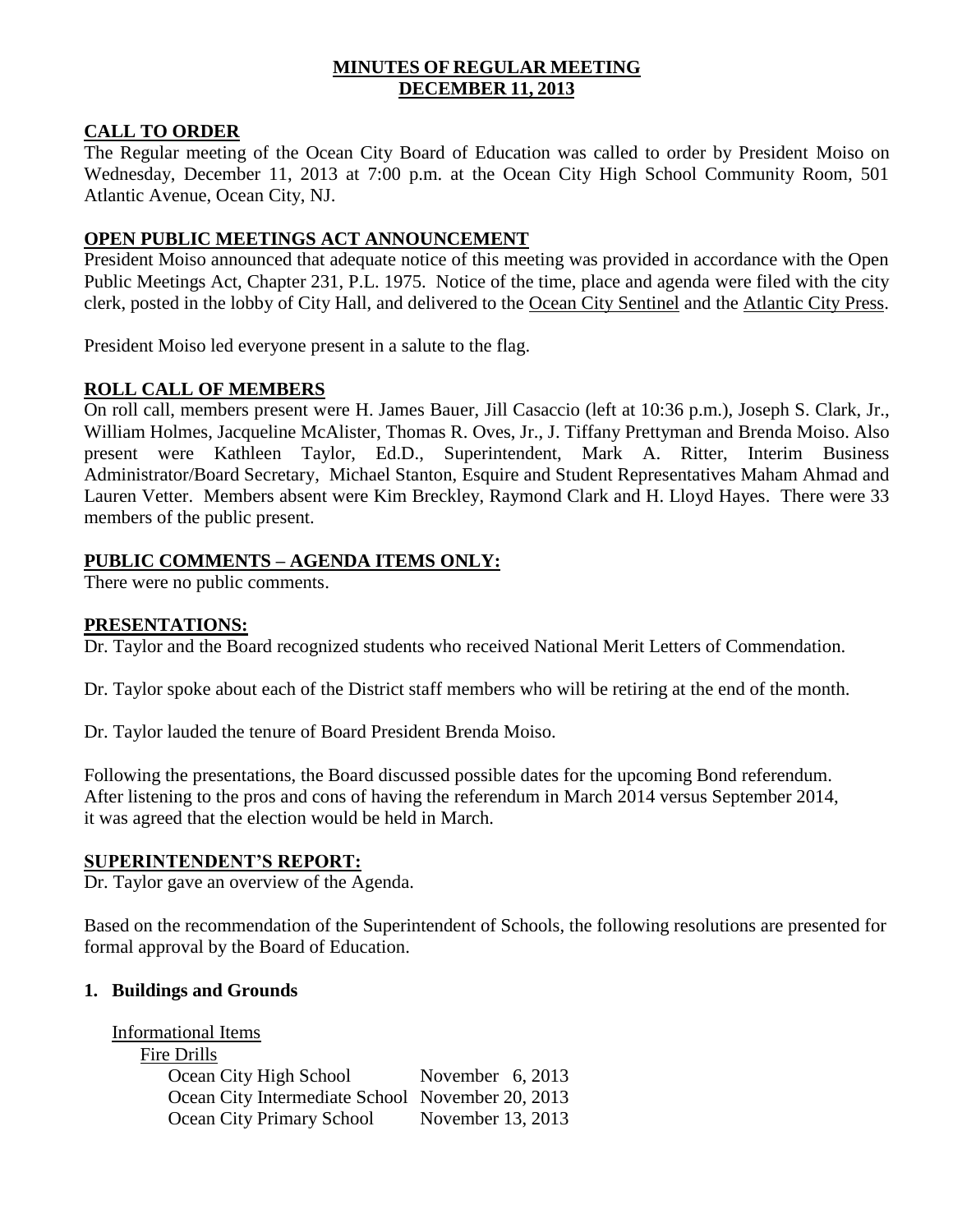| <b>Security Drills</b>                           |                    |
|--------------------------------------------------|--------------------|
| Ocean City High School                           | November $6, 2013$ |
| Ocean City Intermediate School November 27, 2013 |                    |
| Ocean City Primary School                        | November 15, 2013  |

 Buildings and Grounds Committee Report – Mr. Oves, Chairperson Mr. Oves gave a report of the committee meeting.

*Motion by Mr. Bauer, seconded by Mr. Joseph Clark and carried unanimously, except as noted below, the Board of Education approved the following Superintendent's recommendations by "roll call vote." Members absent were Ms. Breckley, Mr. Raymond Clark and Mr. Hayes.*

### **2. Curriculum and Instruction**

A. Additional Aides for Out of District Placements

The Board approves the following additional aides for out-of-district placements for the 2013-14 school year. The student out of district placements have already been Board approved.

|                | Number      | School     | Aide     |
|----------------|-------------|------------|----------|
| Placement      | of Students | District   | Cost     |
| <b>CMCSSSD</b> |             | <b>SIC</b> | \$16,700 |
| <b>CMCSSSD</b> |             | <b>SIC</b> | \$16,700 |

B. High School Field Trip Request The Board approves the attached High School Field Trip list.

# Informational Item

Out-of-School Suspension Reports for November 2013. Harassment, Intimidation and Bullying investigation report.

 Curriculum and Student Affairs Committee Report – Mr. Bauer, Chairperson Mr. Bauer gave a report of the Committee meeting.

# **3. Finance**

- A. Bill List (Attachment #3.A) The Board approves payment of bills for December 2013 in the amount of \$3,533,446.05.
- B. Secretary and Treasurer Reports (Attachment #3.B) The Board approves the Board Secretary's Monthly Financial Report and the Treasurer of School Funds' Reports for October 2013.
- C. Line Item Transfers (Attachment #3.C) The Board approves the revenue and appropriation transfers for October 2013. The Board also acknowledges receipt of the State of NJ mandated transfer reconciliation form for October 2013.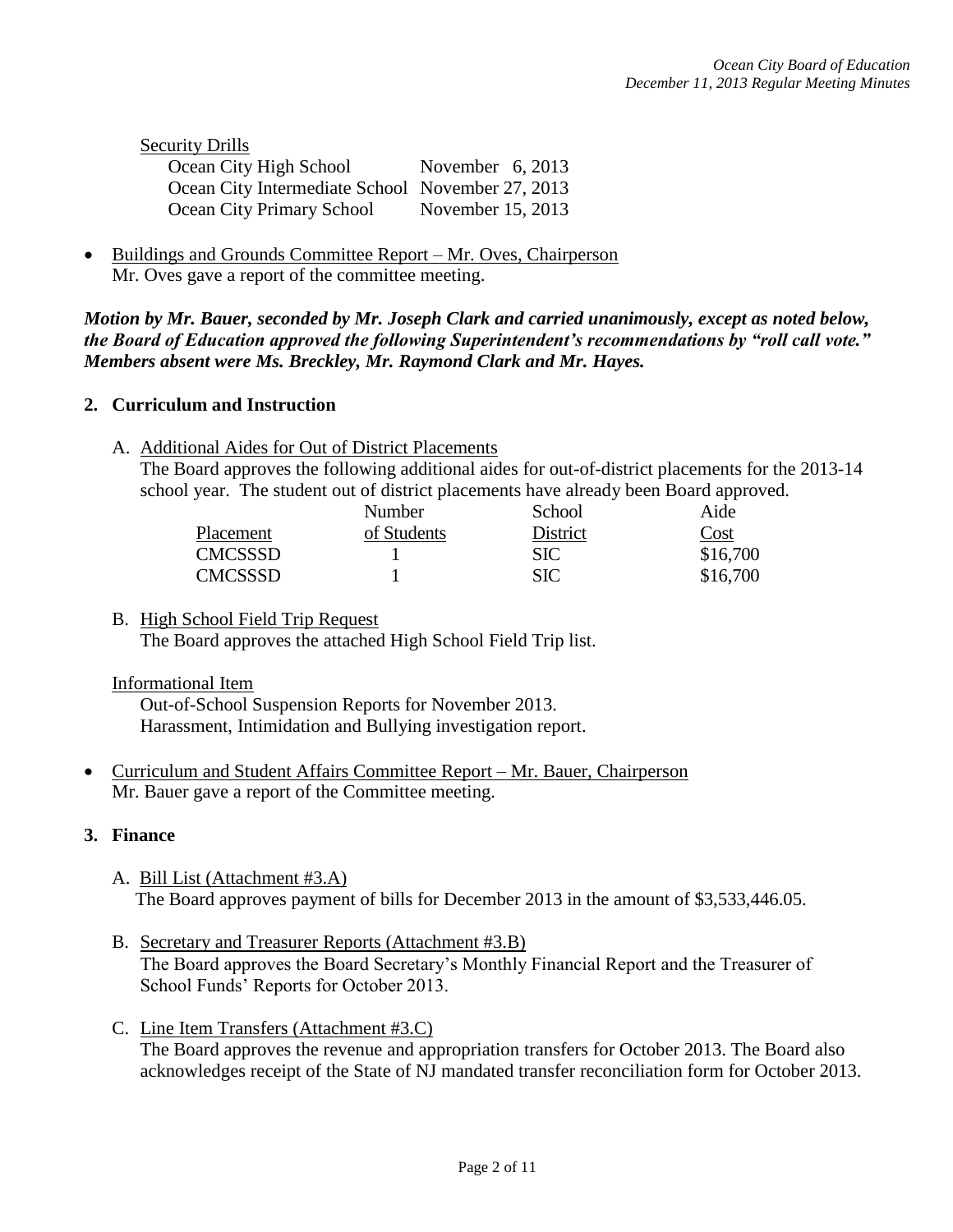- D. Travel & Expense Reimbursement (Attachment #3.D) The Board approves the December 2013 list of Board of Education Members and School District Staff travel and related expense reimbursements.
- E. Food Service Report (Attachment #3.E) The Board accepts the Food Service Program Monthly Report for October 2013.
- F. 2012-13 Annual School District Audit (Attachment #3.F)

After reviewing and discussing the annual School District Audit with the auditor, the Board accepts the Comprehensive Annual Financial Report (CAFR) and the Auditor's Management Report on Administrative Findings – Financial, Compliance and Performance for the 2012-13 school year as prepared by Ford Scott and Associates, LLC.

There are no findings of non-compliance.

G. Pool Contract (Attachment #3.G)

The Board approves the contract with the City of Ocean City for the use of the Ocean City Aquatic Center pool effective September 9, 2013 through June 12, 2014 in the amount of \$17,200.

*Motion carried with vote to abstain: Mr. Joseph Clark.*

H. Revised Uniform Shared Service and Consolidation Agreement

The Board approves the revised agreement with Thomas Grossi to perform the services of Business Administrator/Board Secretary for Sea Isle City School District from November 1, 2013 through December 31, 2013 at a total cost of \$1,668.

I. Resolution Appointing Pasquale Yacovelli, Business Administrator, as the Qualified Purchasing Agent (Attachment #3.I)

The Board approves the resolution appointing Pasquale Yacovelli, Business Administrator as the Ocean City Board of Education Qualified Purchasing Agent December 16, 2013 through June 30, 2014.

J. Resolution for Special School Election (Attachment #3.J)

The Board authorizes a special school election to be held on March 11, 2014 to request that voters of the Ocean City School District authorize the issuance of bonds to finance Primary School renovations.

K. Joint Transportation Agreements

The Board approves the 2013-14 Joint Transportation Agreements with the Upper Township Board of Education (host district) for transportation of Ocean City (joiner) students as follows:

|                   |         |                    |                          | Host          | Joiner   |             |
|-------------------|---------|--------------------|--------------------------|---------------|----------|-------------|
| <b>Start Date</b> |         | End Date Route No. | Destination              | Students      | Students | Joiner Cost |
| 7/1/13            | 8/1/13  | ACSSML             | <b>ACSSSD</b>            |               |          | \$3,312.00  |
| 9/1/13            | 6/30/14 | <b>OCAD</b>        | <b>OCHS</b>              | 3             |          | \$12,600.00 |
| 9/1/13            | 6/30/14 |                    | YALCSTNF Yale Northfield | $\mathcal{R}$ |          | \$13,554.00 |
| 9/1/13            | 6/30/14 |                    | YALEVHLS Yale Voorhees   |               |          | \$42,553.17 |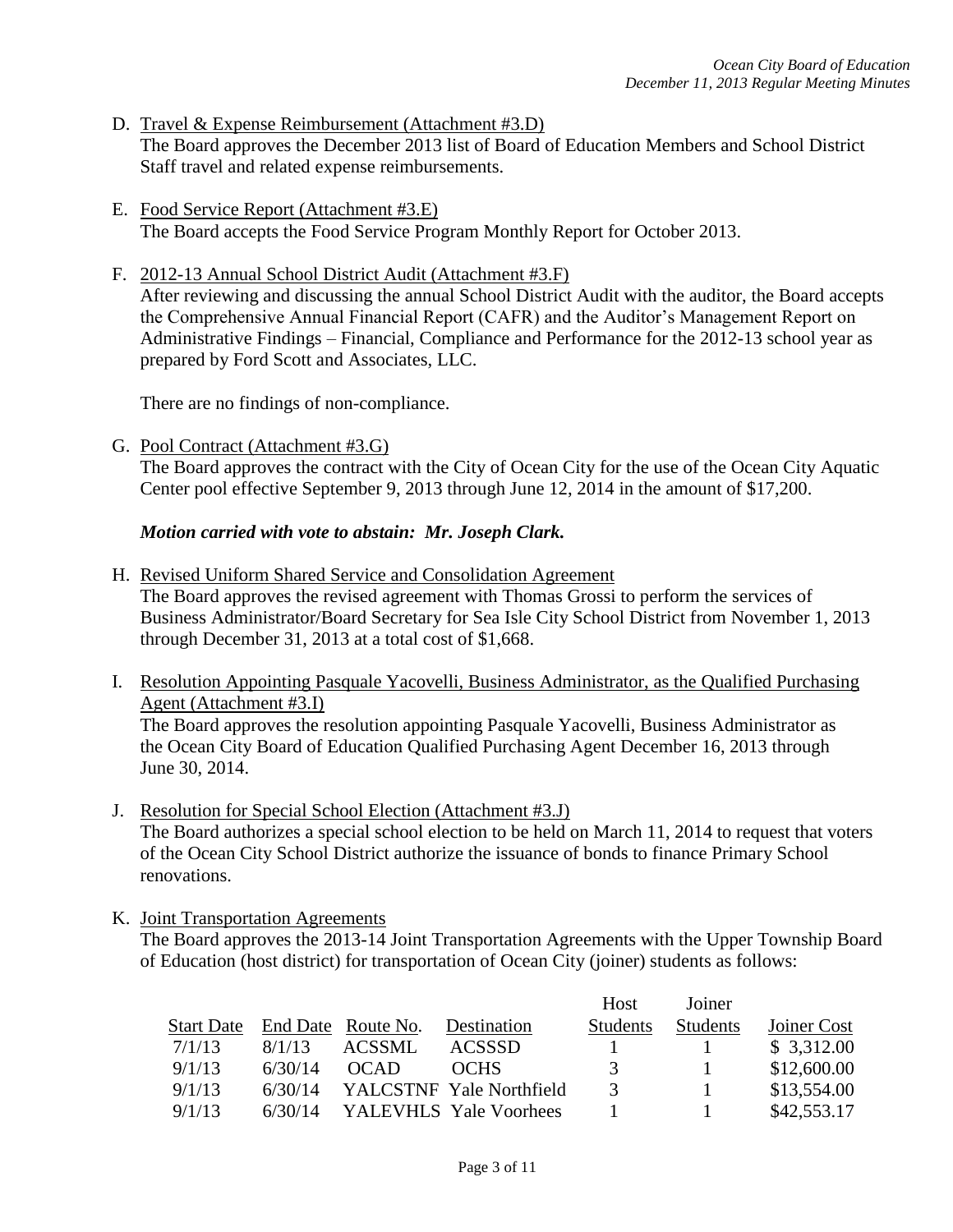L. Agreement to Deliver Food Service Commodities (Attachment #3.L)

The Board approves the attached agreement with Paul's Commodity Hauling to deliver food service commodities effective January 1, 2014 – June 30, 2014. This contract is made necessary because Cape May County will no longer provide this service at no cost to school districts.

M. Memorandum of Understanding (Attachment #3.M)

The Board approves the attached Memorandum of Understanding (MOU) with the State of New Jersey. This MOU is required step in the payment process for claims that the School District has filed with FEMA.

N. Student Residency Investigator\*

The Board approves DiJoseph Investigations, LLC as Student Residency Investigator at the hourly Rate of \$75, January 1, 2014 through June 30, 2014 on an as needed basis.

- O. Designation of Communication Coordinator\* The Board approves a professional services contract with Galetto Consulting Services LLC to serve as Communication Coordinator at an amount not to exceed \$15,000 January 1, 2014 through June 30, 2014.
- P. Donations (Attachment #4.P)

The Board accepts grant donations totaling \$2,700 as per the attached from the Ocean City High School Parent Teacher Organization to the High School for reimbursement of expenses for extraeducational activities.

\*These professional services appointments are recommended for approval as an authorized exception to the Public School Contract Law (N.J.A.C. 6:20-8.1 through 6:20-8.7 and N.J.S.A. 18A:18A-1, et seq.) competitive bidding requirements.

# **4. Personnel**

A. Memorandum of Understanding (Attachment #4.A)

The Board ratifies the memorandum of understanding between the Ocean City Board of Education and the Ocean City Educational Support Staff Association, effective July 1, 2012 through June 30, 2015. Said agreement has been ratified by the OCESSA on December 11, 2013.

- B. District and High School Supportive Staff 2012-13 Salaries (Attachment #4.B) The Board ratifies the attached District and High School Supportive Staff retroactive salaries for the 2012-13 school year (pending ratification of Memorandum of Understanding).
- C. District and High School Supportive Staff 2013-14 Salaries (Attachment #4.C) The Board ratifies the attached District and High School Supportive Staff retroactive salaries for the 2013-14 school year (pending ratification of Memorandum of Understanding).
- D. Substitutes (Attachment #4.D)

The Board approves the attached, criminal history approved/HIB trained substitutes, for the 2013-14 school year.

#### *Motion carried with the following vote to abstain: Mr. Joseph Clark.*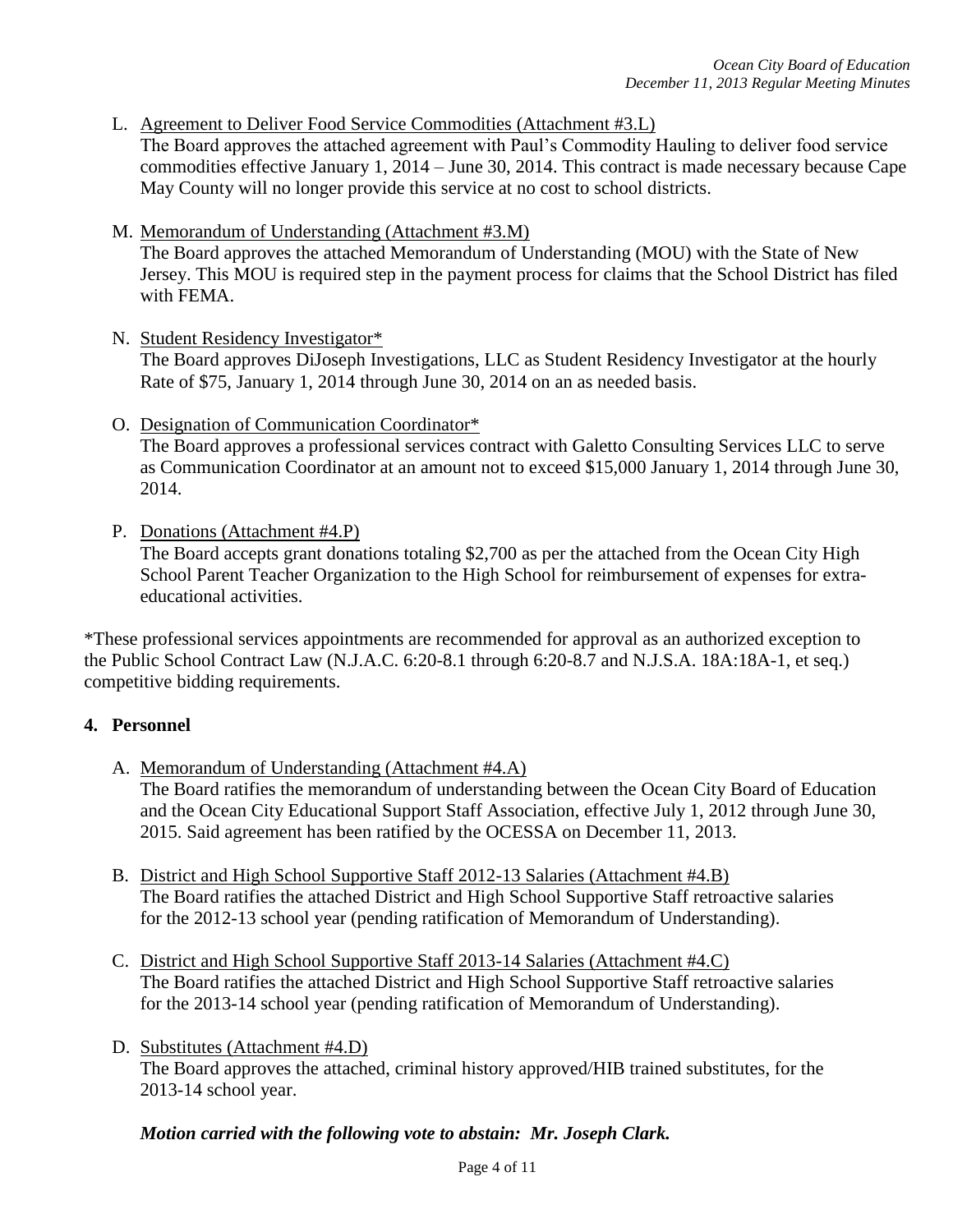- E. High School Coaches, Volunteers and Stipends\* (Attachment #4.E) The Board approves the attached High School coaches, volunteers, and stipends for the 2013-14 school year.
- F. Certificated Staff Retirement

The Board accepts with deep regret the following certificated staff retirements: Mary Maguire, High School Family and Consumer Science Teacher/Teacher of Students with Disabilities, effective as of July 1, 2014.

Catherine Simonini, High School Family and Consumer Science Teacher, effective as of July 1, 2014.

- G. District Clinical Practicum Placement The Board approves the following District graduate level practicum placement for spring 2014: Richard Stockton College of New Jersey Name: Timothy Adamcik Placement: Laurie Casteen, Speech Language Specialist
- H. Revised Leave of Absence High School Supportive Staff (Attachment #4.H) The Board approves employee #2763, a revised unpaid FMLA leave of absence, effective  $\frac{1}{2}$  day on November 4, 2013 through January 1, 2014, with an expected return date of January 2, 2014.
- I. Revised Job Description (Attachment #4.I) The Board approves the attached revised Head Custodian job description.
- J. New Employment High School Non-Affiliated Staff The Board approves Hubert Snyder, Jr., High School Head Custodian, effective January 13, 2014 through June 30, 2014 at a salary of \$70,000 (pro-rated)*.*
- K. Interim Teacher High School Certificated Staff The Board approves Abby Mullen, interim High School Teacher of Health and Physical Education Teacher, effective January 2, 2014 through June 30, 2014, at \$47,777 (pro-rated), BA, step 1.
- L. Interim Teacher High School Certificated Staff The Board approves Julie Felice, interim High School Teacher of English, effective January 2, 2014 through June 30, 2014, at \$47,777 (pro-rated), BA, step 1.
- U. Interim Teacher High School Certificated Staff The Board approves Patricia Pepe, interim High School Special Education Teacher, effective January 2, 2014 through June 30, 2014, at \$47,777 (pro-rated), BA, step 1.

\*pending negotiations

 Negotiations Committee Report – Mr. Joseph Clark, Chairperson No report.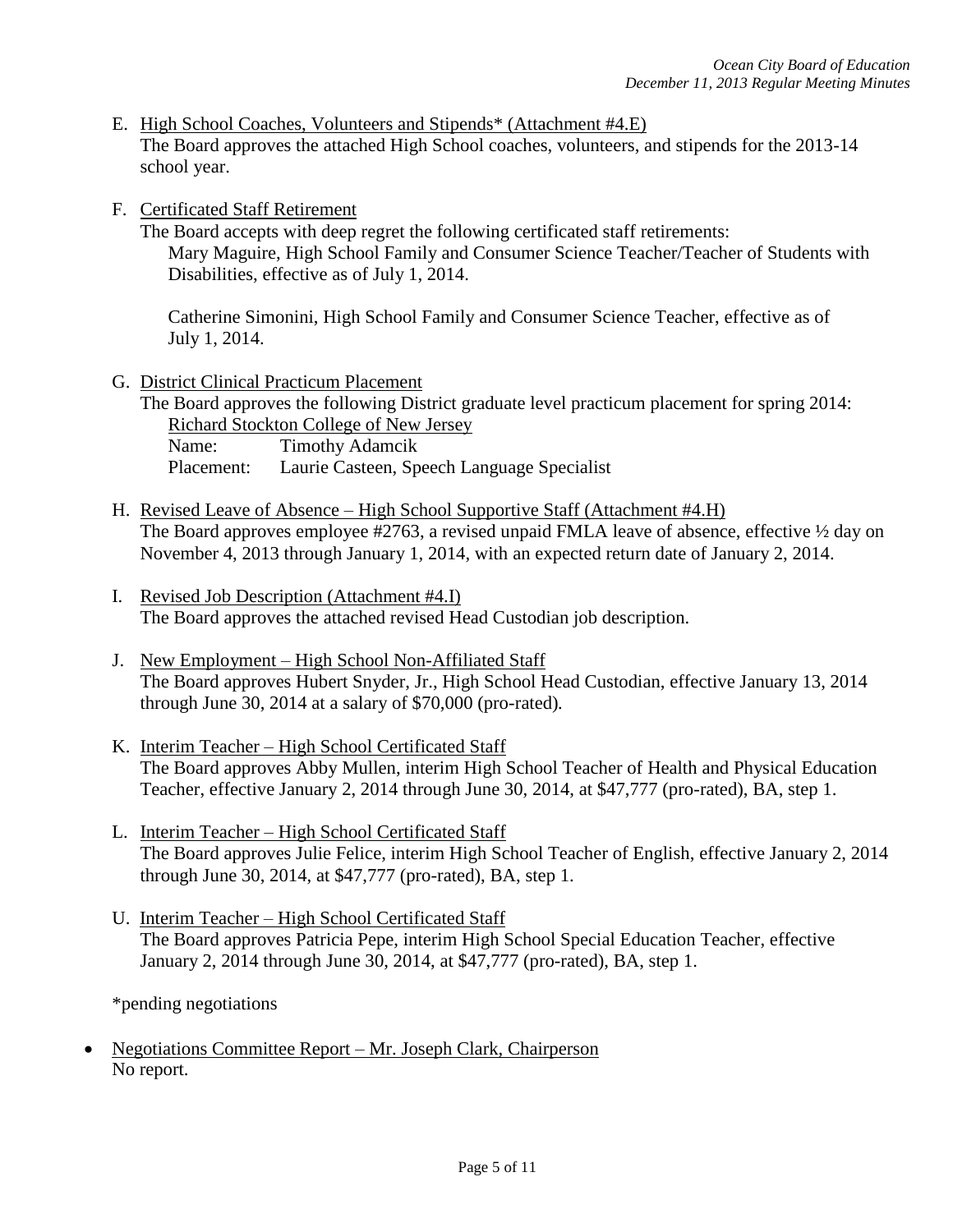# **5. POLICY**

### A. Policy – 1st Reading

The Board approves the following replacement, addition and or deletion to the Board Policy and/or Regulation Manuals.

- Revised Policy 3144 Certification of Tenure Charges
- Policy Committee Report Mrs. Tiffany Prettyman, Chairperson Mrs. Prettyman gave a report of the committee meeting.

# **6. Public Relations**

• Public Relations Committee Report - Mr. Raymond Clark, Chairperson No report.

*Motion by Mr. Bauer, seconded by Mr. Joseph Clark and carried unanimously by the Ocean City Board of Representatives, the Board of Education approved the following Superintendent's recommendations by "roll call vote." Members absent were Mr. Raymond Clark and Mr. Hayes.*

### **1. Buildings and Grounds**

| A. Use of Facilities (Ocean City Representatives Only)                                            |
|---------------------------------------------------------------------------------------------------|
| The Board approves the following requests for the use of the High School, Intermediate School and |
| Primary School:                                                                                   |

| <b>High School</b> |                                                                        |
|--------------------|------------------------------------------------------------------------|
| Requested By:      | City of Ocean City/OC Theatre Company                                  |
| Use:               | Rehearsals and Show: Guys and Dolls                                    |
| Date/Times:        | June 23, 2014-July 3, 2014* (Mon-Sat), 9:00AM-10:00PM                  |
|                    | July 5, 2014 (Sat), 10:00AM-6:00PM, July 7, 2014 (Mon), 1:00PM-10:30PM |
|                    | July 8, 2014 (Tues), 7:30PM-10:30PM - shows                            |
|                    | July 9, 2014 (Wed), 2:00PM-5:00PM and 7:30PM-10:30PM - shows           |
|                    | July 10, 2014 (Thurs), 7:30PM-10:30PM show                             |
|                    | *not available June 27 and 28                                          |
| Rooms:             | Cafeteria, Classrooms F105, F107, G110 and Auditorium                  |
| Fee:               | No charge                                                              |
| Requested By:      | City of Ocean City/OC Theatre Company                                  |
| Use:               | <b>Theatre Camp</b>                                                    |
| Dates/Times:       | July 7, 2014-July 18, 2014 (Mon-Fri), 8:30AM-12:30PM                   |
|                    | July 18, 2014 (Fri), 7:00PM - show                                     |
| Rooms:             | Cafeteria and Auditorium                                               |
| Fee:               | No charge                                                              |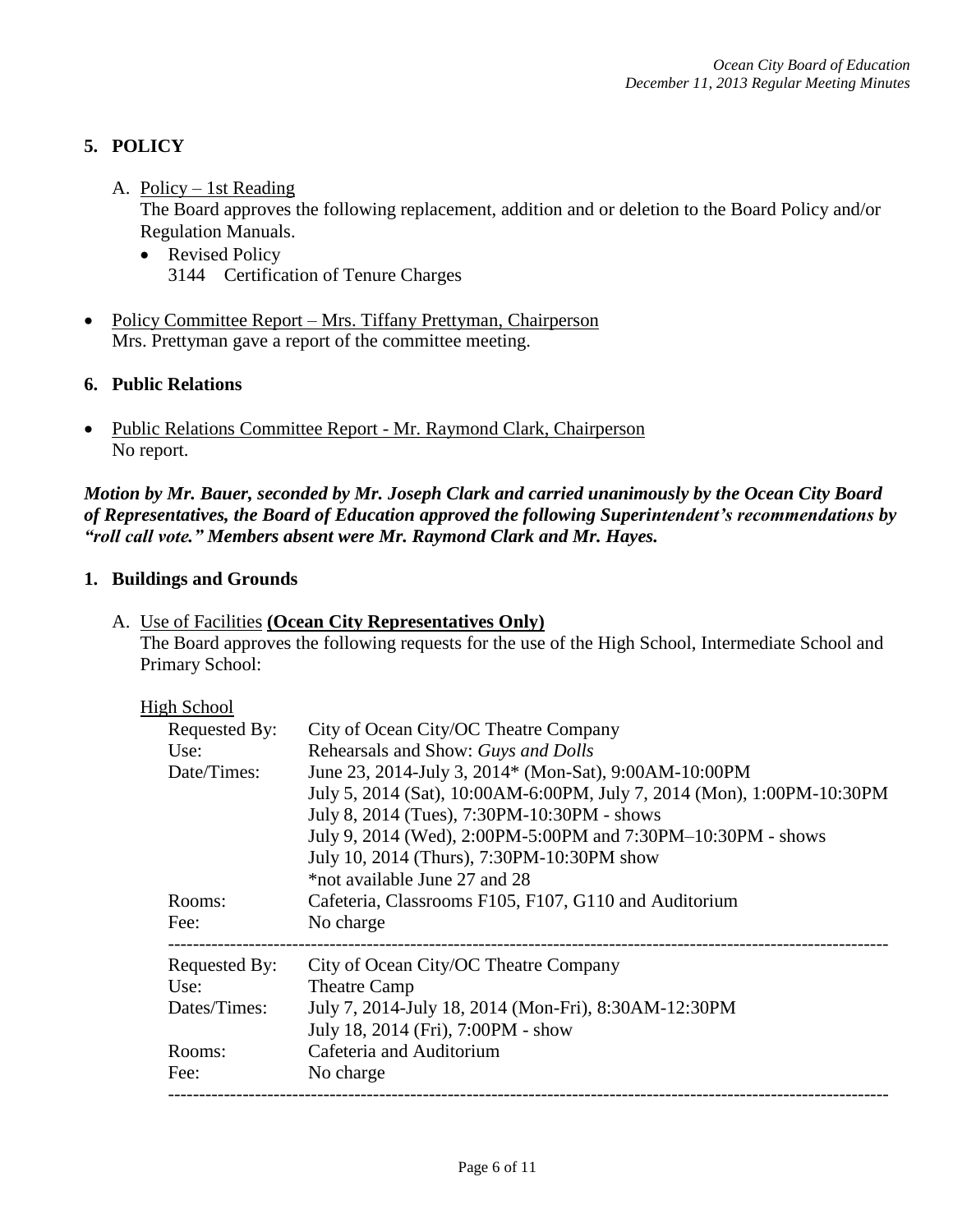| Requested By:<br>Use:<br>Dates/Times:<br>Room:<br>Fee:                                                         | City of Ocean City/OC Theatre Company<br>Dance Week<br>July 28-August 1, 2014 (Mon-Fri), 9:00AM-11:00AM<br>Cafeteria<br>No charge                                                                                                                                                                                                      |
|----------------------------------------------------------------------------------------------------------------|----------------------------------------------------------------------------------------------------------------------------------------------------------------------------------------------------------------------------------------------------------------------------------------------------------------------------------------|
| Requested By:<br>Use:<br>Dates/Times:                                                                          | City of Ocean City/OC Theatre Company<br>Rehearsals and Show: Family Show<br>July 28, 2014-August 8, 2014 (Mon-Fri), 9:00AM-10:00PM<br>August 2 and 9, 2014 (Sat), 9:00AM-5:00PM<br>August 11, 2014 (Mon), 9:00AM-11:00PM<br>August 12-15, 2014 (Tues-Fri), 7:30PM-11:00PM – shows<br>August 16, 2014 (Sat), 10:00AM-1:00PM - load out |
| Rooms:<br>Fee:                                                                                                 | Cafeteria, Classrooms F105, F107, G110 and Auditorium<br>No charge                                                                                                                                                                                                                                                                     |
| <b>Intermediate School</b><br>Requested By:<br>Use:<br>Date/Times:<br>Rooms:<br>Fee:<br>---------------------- | City of Ocean City/OC Fishing Club<br><b>Regional Meeting</b><br>March 15, 2014 (Sat), 7:00AM-3:00PM<br>Multi-Purpose Room/Cafeteria<br>No charge                                                                                                                                                                                      |
| Requested By:<br>Use:<br>Dates/Times:<br>Rooms:<br>Fee:                                                        | City of Ocean City/Miss NJ Education Foundation<br><b>Miss NJ Orientation</b><br>April 25, 2014 (Fri), 5:00PM-9:00PM - set up<br>April 26, 2014 (Sat), 7:30AM-3:00PM<br>Multi-Purpose Room/Cafeteria and Kitchen<br>No charge                                                                                                          |
| Requested By:<br>Use:<br>Dates/Times:<br>Rooms:<br>Fee:                                                        | City of Ocean City/OC Fishing Club<br><b>Fishing Tournament Headquarters</b><br>October 17, 2014 (Fri), 5:00PM-7:00PM - set up<br>October 18, 2014 (Sat), 4:00AM-3:00PM<br>Multi-Purpose Room/Cafeteria and Kitchen<br>No charge                                                                                                       |
| <b>Primary School</b><br>Requested By:<br>Use:<br>Dates/Times:<br>Rooms:                                       | Ocean City PBA<br>Santa Visit/Christmas Party<br>December 18, 2013 (Wed), 3:30PM-4:30PM – set up<br>December 19, 2013 (Thurs), $9:00AM-2:00PM - Santa visit$<br>December 19, 2013 (Thurs), 5:00PM-8:00PM - party<br>Multi-Purpose Room/Cafeteria and Kitchen                                                                           |
| Fee:                                                                                                           | No charge                                                                                                                                                                                                                                                                                                                              |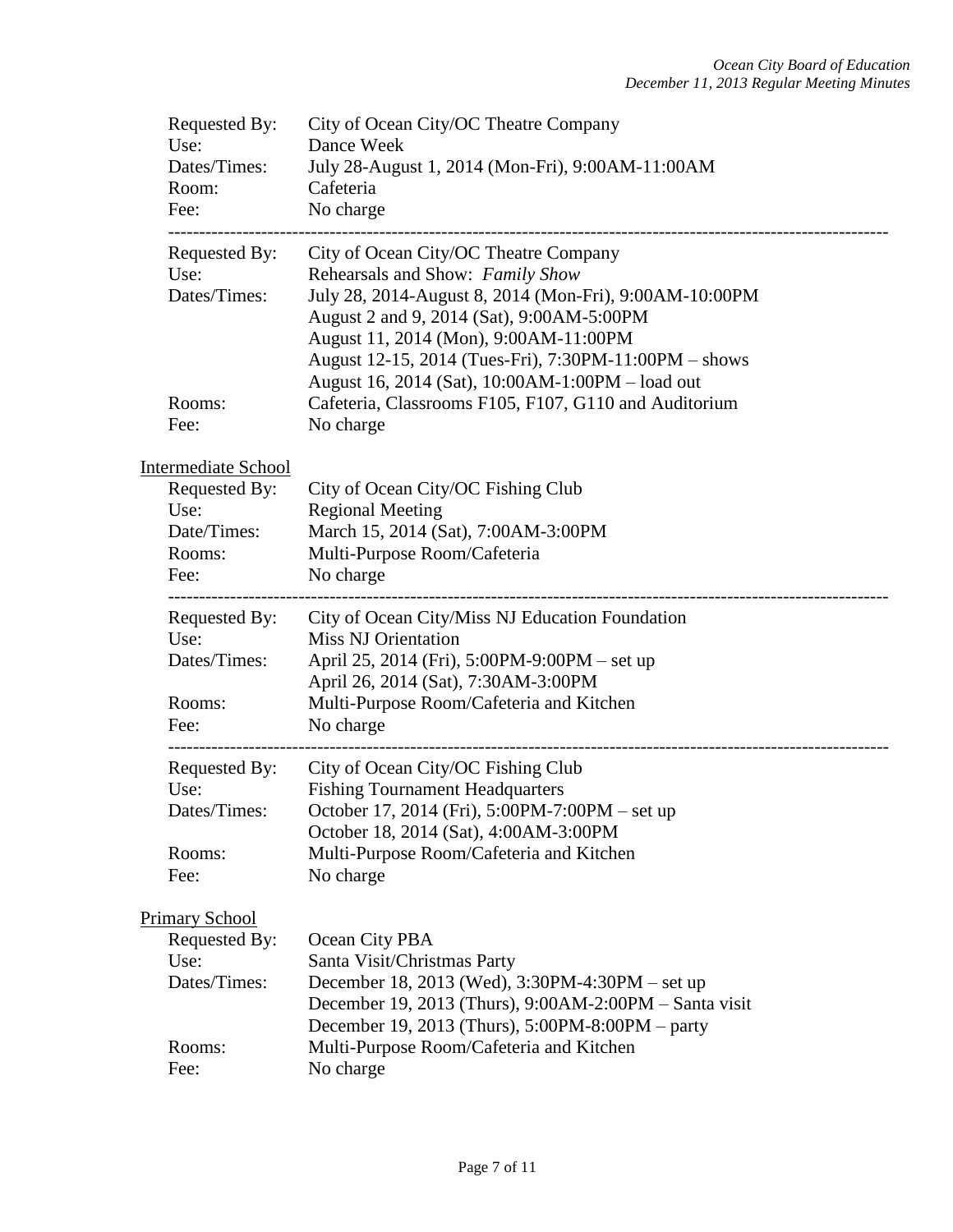# **2. Curriculum and Instruction**

C. Intermediate School Field Trip Request **(Ocean City Representatives Only)** The Board approves the attached Intermediate School Field Trip list.

# D. Research Projects by Staff Members **(Ocean City Representatives Only)**

The Board approves three (3) Intermediate School graduate program research projects that will involve students as part of the research. These requests are being made in accordance with Board Policy #3245, Research Projects by Staff Members. The three (3) requests are:

- The study will be conducted to see how "tiered instruction" can affect academic achievement.
- The study will be conducted to focus on the effectiveness and the impact of playing music in the classroom and its effect on student achievement.
- The project will be conducted to focus on the effectiveness of integrating digital tools in a particular class in order to facilitate the improvement of reading comprehension skills.

### **3. Finance**

# Q. Donations **(Ocean City Representatives Only)**

| The Board accepts the following donations from the Ocean City PTA: |          |
|--------------------------------------------------------------------|----------|
| Wizcom Quick Link Pen Handheld Scanner for Intermediate School     | \$293.00 |
| Flat Screen Television for Intermediate School valued at:          | \$599.00 |
| Two Rectangular Tables for Smart Board Lessons for Primary School  | \$618.70 |

#### R. Donation **(Ocean City Representatives Only)** The Board accepts a donation of \$250 from the Ocean City Fire Department for the Intermediate School Sustainable Garden.

# **4. Personnel**

- M. Interim Teacher Intermediate School Certificated Staff **(Ocean City Representatives Only)** The Board approves Karyn Daily, interim Intermediate School Teacher Spanish, effective January 2, 2014 through June 30, 2014, at \$47,777 (pro-rated), BA, step 1.
- N. Primary and Intermediate Schools' School Supportive Staff 2012-13 Salaries (Attachment #4.N) **(Ocean City Representatives Only)**

The Board ratifies the attached Primary and Intermediate Schools' Supportive Staff retroactive salaries for the 2012-13 school year (pending ratification of Memorandum of Understanding).

O. Primary and Intermediate Schools' School Supportive Staff 2013-14 Salaries (Attachment #4.O) **(Ocean City Representatives Only)**

The Board ratifies the attached Primary and Intermediate Schools' Supportive Staff retroactive salaries for the 2013-14 school year (pending ratification of Memorandum of Understanding) .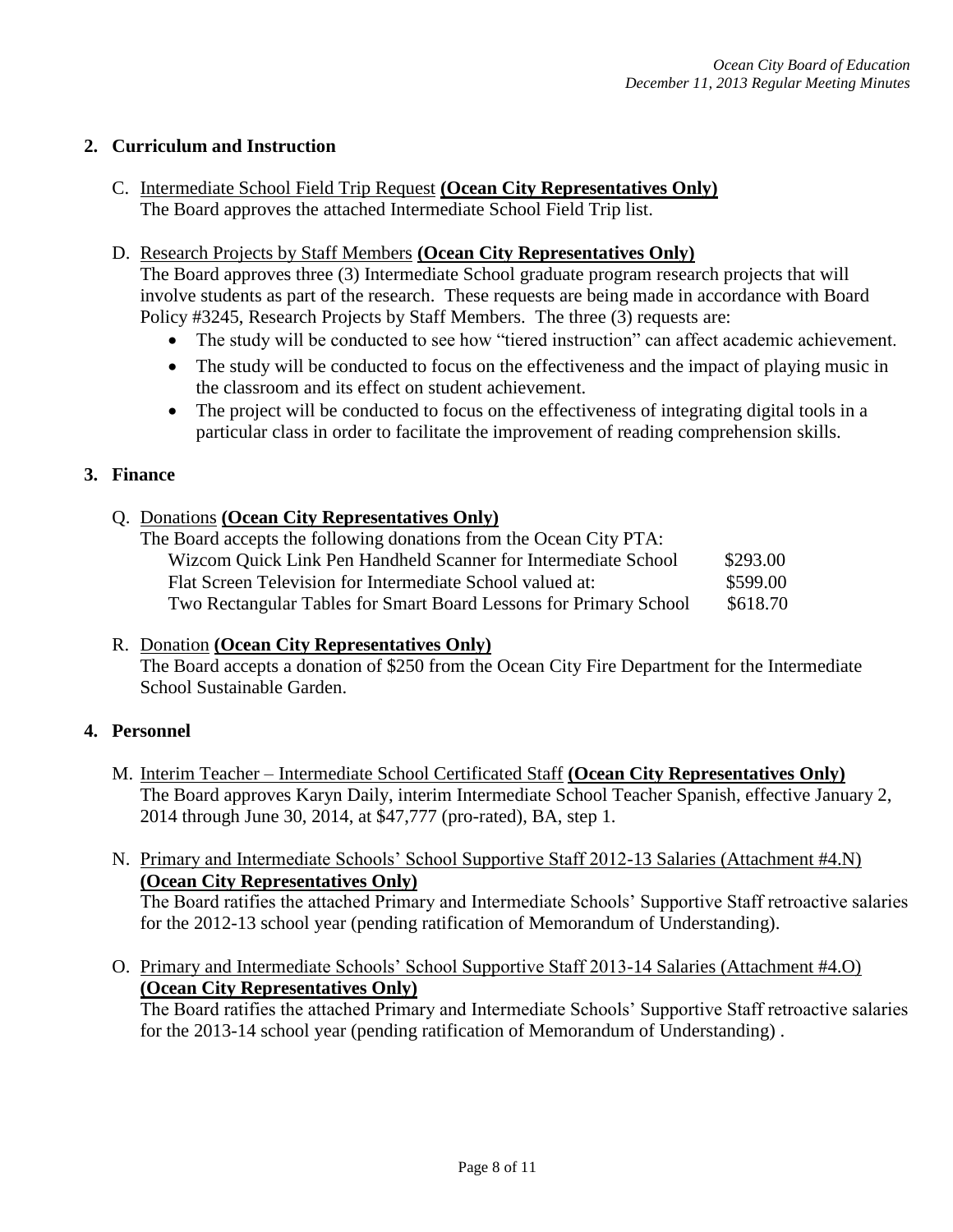- P. Intermediate School Coaches and Stipends\* (Attachment #4.P) **(Ocean City Representatives Only)** The Board approves the attached Intermediate School coaches and stipends for the 2013-14 school year.
- Q. Intermediate School After-School Tutoring Program Teachers and Substitutes (Attachment #4.Q) **(Ocean City Representatives Only)**

The Board approves the attached Intermediate School After-School Tutoring Program teachers and substitutes at a stipend of \$30 per hour, total program not to exceed \$4,500.

R. Leave of Absence – Primary School Certificated Staff (Attachment #4.R) **(Ocean City Representatives Only)**

The Board ratifies employee #1222, a paid leave of absence, effective October 21, 2013 through November 26, 2013.

- S. Primary School EASE Before-School Program Teachers **(Ocean City Representatives Only)** The Board approves Mary Kathryn Zeigenfus, Primary School EASE Before-School Program substitute teacher, at a stipend of \$30 per hour when needed.
- T. Certificated Staff Retirement **(Ocean City Representatives Only)**

The Board accepts with deep regret the following certificated staff retirements: Thomas Gahr, Intermediate School Health and Physical Education Teacher, effective as of July 1, 2014.

Linda Spengler, Intermediate School Family and Consumer Science Teacher/Teacher of Students with Disabilities, effective as of July 1, 2014.

\*pending negotiations

#### **APPROVAL OF MINUTES:**

Motion by Mr. Bauer, seconded by Mr. Joseph Clark, the Board of Education approved the following minutes as presented.

Special Meeting/Finance Committee of the Whole – November 13, 2013 *Motion carried with the following vote to abstain: Mrs. Casaccio.*

Regular Meeting and Executive Session – November 13, 2013 *Motion carried with the following vote to abstain: Mrs. Casaccio.*

#### **UNFINISHED BUSINESS:**

There was no Unfinished Business.

#### **NEW BUSINESS:**

There was no New Business.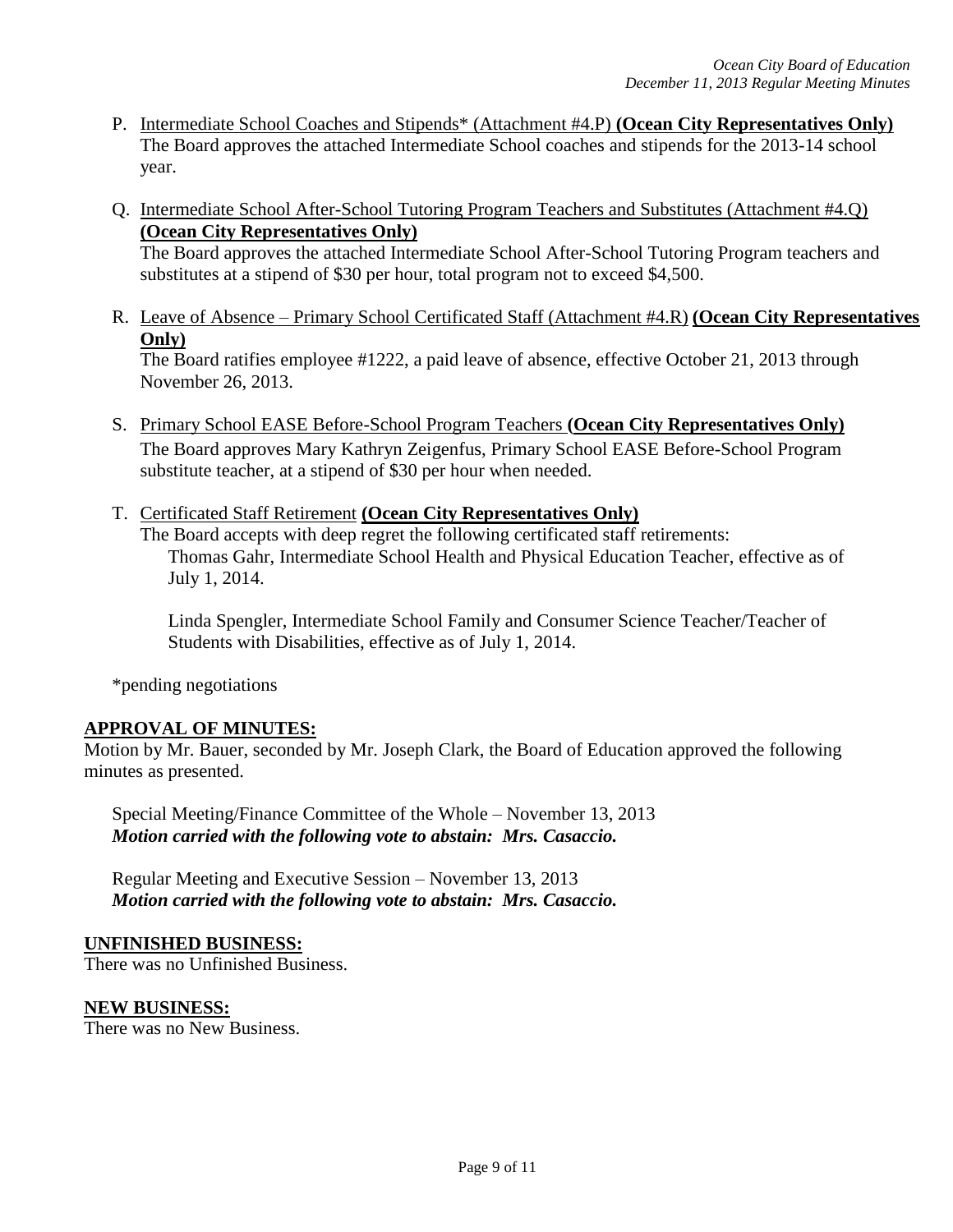#### **PUBLIC COMMENTS:**

Victor Staniec reported that Fairness in Taxes is in favor of the Primary School referendum. He also reported that the group feels that the Board should not have to pay for the HS HVAC project and should seek legal redress from the entities that built the High School for mistakes made that caused the need for the HS HVAC project.

Dale Braun asked if other dates were considered for the referendum. Mr. Ritter replied that only five specific dates are allowed by statute and that the March and September dates are best for the Board for this project.

Dave Breeden expressed that he was happy to see the Board move on the referendum and he congratulated the departing Board members. He also noted his concerns in a number of areas that affect his daughter.

#### **BOARD COMMENTS:**

Student Representatives' comments included: Highlighted the Scholarship Dinner; the production of Arsenic and Old Lace; the success of the fall sports' teams and the Amazing Race.

Board members' comments included: Special recognition for Bob Gannon, High School Head Custodian, and Brenda Moiso, Board President, as they finish their service to the Ocean City Board of Education.

#### **EXECUTIVE SESSION:**

Motion by Mr. Bauer, seconded by Mr. Joseph Clark and carried unanimously to adopt a resolution to go into Executive Session.

President Moiso stated: WHEREAS, the Open Public Meetings Act authorizes Boards of Education to meet in executive session under certain circumstances,

WHEREAS, the Open Public Meetings Act requires the Board to adopt a resolution at a public meeting to go into private sessions; now therefore,

BE IT RESOLVED by the Ocean City Board of Education, that it is necessary to meet in executive session to discuss certain items involving: matters which, if publicly disclosed, would constitute an unwarranted invasion of individual privacy, and specifically: Student Residency Issue.

BE IT FURTHER RESOLVED that any discussion held by the Board which need not remain confidential will be made public as soon as feasible. The minutes of the executive session will not be disclosed until the need for confidentiality no longer exists.

FURTHER RESOLVED that the Board of Education will return to open session.

The meeting adjourned into Executive Session at 9:00 p.m.

#### **RECONVENE:**

The Board reconvened at 10:38 p.m.

Motion by Mr. Bauer, seconded by Mr. Oves to approve the following resolution regarding disenrollment of a student: